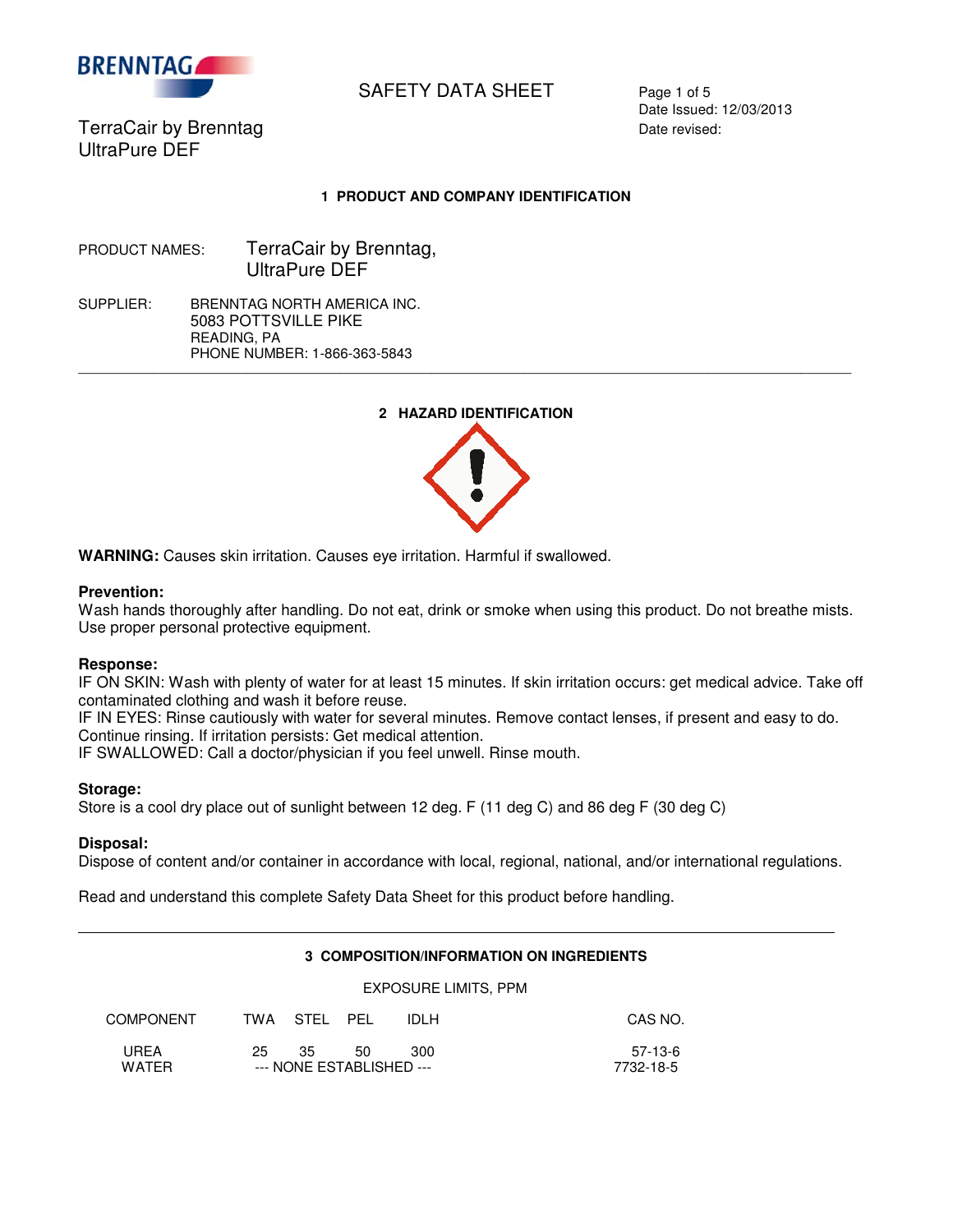

## SAFETY DATA SHEET Page 2 of 5

Date Issued: 12/03/2013

TerraCair by Brenntag **Date revised:** Date revised: UltraPure DEF

#### **4 FIRST AID MEASURES**

IF INHALED: REMOVE TO FRESH AIR. GIVE ARTIFICIAL RESPIRATION IF NOT BREATHING. GET IMMEDIATE MEDICAL ATTENTION.

IN CASE OF EYE CONTACT: IMMEDIATELY FLUSH EYES WITH LOTS OF RUNNING WATER FOR 30 MINUTES, LIFTING THE UPPER AND LOWER LIDS OCCASIONALLY. GET IMMEDIATE MEDICAL ATTENTION.

IN CASE OF SKIN CONTACT: IMMEDIATELY WASH SKIN WITH SOAP AND WATER. REMOVE CONTAMINATED CLOTHING AND SHOES; WASH BEFORE RE-USE. GET MEDICAL ATTENTION.

 $\overline{\phantom{a}}$  , and the contribution of the contribution of the contribution of the contribution of the contribution of the contribution of the contribution of the contribution of the contribution of the contribution of the

IF SWALLOWED: DO NOT INDUCE VOMITING. IF CONSCIOUS GIVE 2 GLASSES OF WATER OR MILK. GET IMMEDIATE MEDICAL ATTENTION. DO NOT GIVE ANYTHING BY MOUTH TO AN UNCONSCIOUS OR CONVULSING PERSON.

#### **5 FIRE FIGHTING MEASURES**

FLASH POINT, DEG F: N/A FLAMMABLE LIMITS IN AIR, % (VOL) METHOD USED: TCC LOWER: N/A UPPER: N/A

EXTINGUISHING MEDIA: WATER, CARBON DIOXIDE, FOAM, POWDER EXTINGUISHER.

SPECIAL FIRE FIGHTING PROCEDURES: FIRE FIGHTERS SHOULD WEAR PROTECTIVE CLOTHING AND NIOSH APPROVED RESPIRATOR.

UNUSUAL FIRE AND EXPLOSION HAZARDS: WATER MAY BE USED TO KEEP FIRE-EXPOSED CONTAINERS COOL UNTIL THE FIRE IS OUT. MATERIAL IS NOT CONSIDERED FLAMMABLE BUT THE RESIDUE MAY BURN IN THE PRESENCE OF A STRONG IGNITION SOURCE AFTER THE WATER HAS BEEN EVAPORATED.

 $\overline{\phantom{a}}$  , and the contribution of the contribution of the contribution of the contribution of the contribution of the contribution of the contribution of the contribution of the contribution of the contribution of the

#### **6 ACCIDENTAL RELEASE MEASURES**

ACTION TO TAKE FOR SPILLS OR LEAKS: WEAR PROTECTIVE CLOTHING. DIKE AND CONTAIN SPILL, WITH INERT ABSORBENT MATERIAL. REMOVE SPILLED MATERIAL TO CONTAINERS FOR RECOVERY/DISPOSAL. SOAK UP RESIDUE (SMALL SPILLS) ABSORB ON INERT MATERIAL AND PLACE IN CONTAINERS FOR DISPOSAL.

COMPLY WITH ALL APPLICABLE GOVERNMENTAL REGULATIONS ON SPILL REPORTING AND HANDLING AND DISPOSAL OF WASTE.

 $\overline{\phantom{a}}$  , and the contribution of the contribution of the contribution of the contribution of the contribution of the contribution of the contribution of the contribution of the contribution of the contribution of the

## **7 HANDLING & STORAGE**

HANDLING AND STORAGE PRECAUTIONS: STORE IN A COOL DRY PLACE OUT OF SUNLIGHT BETWEEN 12 DEG. F(11 DEG C) AND 86 DEG F (30 DEG C)

OTHER PRECAUTIONS: CAUTION! CONTACT WITH EYES, SKIN AND MUCOUS MEMBRANES MAY CAUSE IRRITATION. \* AVOID CONTACT WITH EYES, SKIN AND CLOTHING \* AVOID BREATHING MIST OR DUST \* USE WITH ADEQUATE VENTILATION

REPAIR AND MAINTENANCE PRECAUTIONS: DO NOT CUT, GRIND, WELD, OR DRILL ON OR NEAR CONTAINERS.

OTHER PRECAUTIONS: CONTAINERS, EVEN THOSE THAT HAVE BEEN EMPTIED, WILL RETAIN PRODUCT RESIDUE AND VAPORS. ALWAYS OBEY HAZARD WARNINGS AND HANDLE EMPTY CONTAINERS AS IF THEY WERE FULL. CONTACT WITH ALUMINUM PARTS IN A PRESSURIZABLE FLUID SYSTEM MAY CAUSE VIOLENT REACTIONS. CONSULT EQUIPMENT SUPPLIER FOR FURTHER INFORMATION.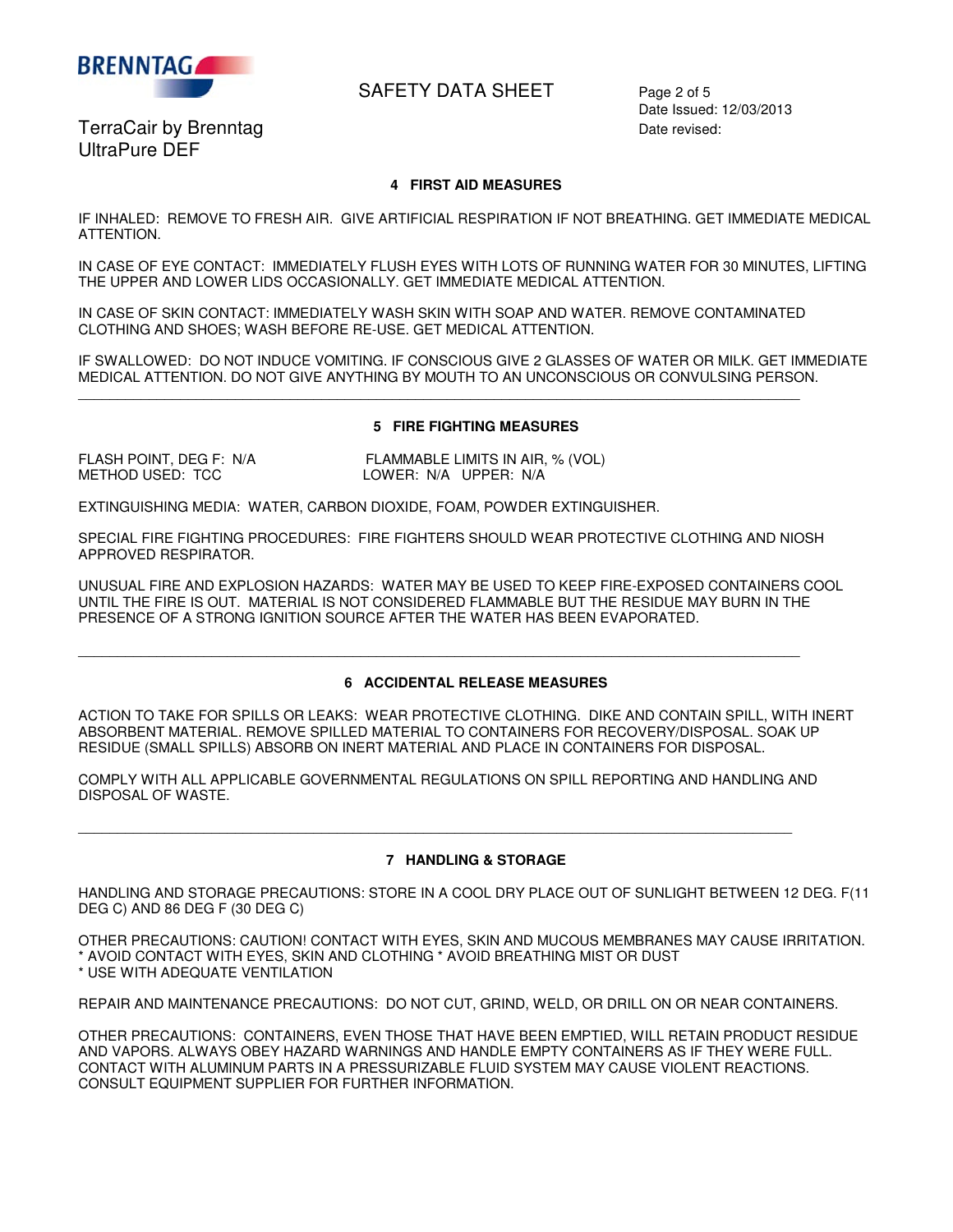

## SAFETY DATA SHEET Page 3 of 5

TerraCair by Brenntag **Date revised:** Date revised: UltraPure DEF

Date Issued: 12/03/2013

#### **8 EXPOSURE CONTROLS/PERSONAL PROTECTION**

VENTILATION: ORDINARILY, NATURAL VENTILATION IS ADEQUATE. IF MISTING, MECHANICAL (GENERAL) VENTILATION IS GENERALLY ADEQUATE.

RESPIRATORY PROTECTION: NOT GENERALLY REQUIRED. IF MISTY CONDITION PREVAILS, WEAR NIOSH APPROVED MIST RESPIRATOR.

EYE PROTECTION: CHEMICAL GOGGLES WITH FULL FACE SHIELD. CONTACT LENSES SHOULD NOT BE WORN.

PROTECTIVE CLOTHING: NOT GENERALLY REQUIRED.

OTHER PROTECTIVE MEASURES: AN EYEWASH AND SAFETY SHOWER SHOULD BE NEARBY, UNOBSTRUCTED AND READY FOR USE. PROTECTIVE EQUIPMENT SHOULD BE SELECTED, USED, AND MAINTAINED ACCORDING TO APPLICABLE STANDARDS.  $\overline{\phantom{a}}$  , and the contribution of the contribution of the contribution of the contribution of the contribution of the contribution of the contribution of the contribution of the contribution of the contribution of the

#### **9 CHEMICAL AND PHYSICAL PROPERTIES**

MELTING POINT, DEG F: N/A VAPOR DENSITY (AIR=1): WATER VAPOR<br>SPECIFIC GRAVITY (WATER=1): 1.14 WATER SOLUBILITY, %: COMPLETE SPECIFIC GRAVITY (WATER=1): 1.14 WATER SOLUBILITY, %: COMPLETE<br>APPEARANCE AND ODOR: CLEAR, WAPORATION RATE (BUTYL ACETAT COLORLESS ELIQUID WITH AMMONIA ODOR

BOILING POINT, DEG F: >223 VAPOR PRESSURE, MM HG/20 DEG C: WATER VAPOR<br>MELTING POINT. DEG F: N/A VAPOR DENSITY (AIR=1): WATER VAPOR VAPORATION RATE (BUTYL ACETATE=1):WATER VAPOR

#### **10 STABILITY AND REACTIVITY**

 $\overline{\phantom{a}}$  , and the contribution of the contribution of the contribution of the contribution of the contribution of the contribution of the contribution of the contribution of the contribution of the contribution of the

STABILITY: STABLE POLYMERIZATION: WILL NOT OCCUR

CONDITIONS TO AVOID: HEATING ABOVE 266°F

MATERIALS TO AVOID: SODIUM NITRITE, PHOSPHORUS PENTACHLORIDE, AND NITROSYLPERCLORATE. MAY REACT WITH NITRATES, ALKALIES, OXIDIZING AGENTS, HYPOCHLORITE, ALDEHYDES, INORGANIC ACIDS, ALEFINS, AND POLYMERIZABLE ESTERS. CORROSIVE TO COPPER AND COPPER ALLOYS.

HAZARDOUS DECOMPOSITION PRODUCTS: ABOVE 266°F DECOMPOSITION STARTS WITH FORMATION OF AMMONIA, CYANURIC ACID, CYANIC ACID, CARBON DIOXIDE, BIURET, AND NITROGEN OXIDES.  $\overline{\phantom{a}}$  , and the contribution of the contribution of the contribution of the contribution of the contribution of the contribution of the contribution of the contribution of the contribution of the contribution of the

 $\overline{\phantom{a}}$  , and the contribution of the contribution of the contribution of the contribution of the contribution of the contribution of the contribution of the contribution of the contribution of the contribution of the

## **11 TOXICOLOGICAL INFORMATION**

**UREA:**  ORAL: RAT LD50 = 14,300-15,000 MG/KG DERMAL: NO DATA AVAILABLE INHALATION: NO DATA AVAILABLE

## **12 ECOLOGICAL INFORMATION**

ECOLOGICAL TESTING HAS NOT BEEN CONDUCTED ON THIS PRODUCT BY BRENNTAG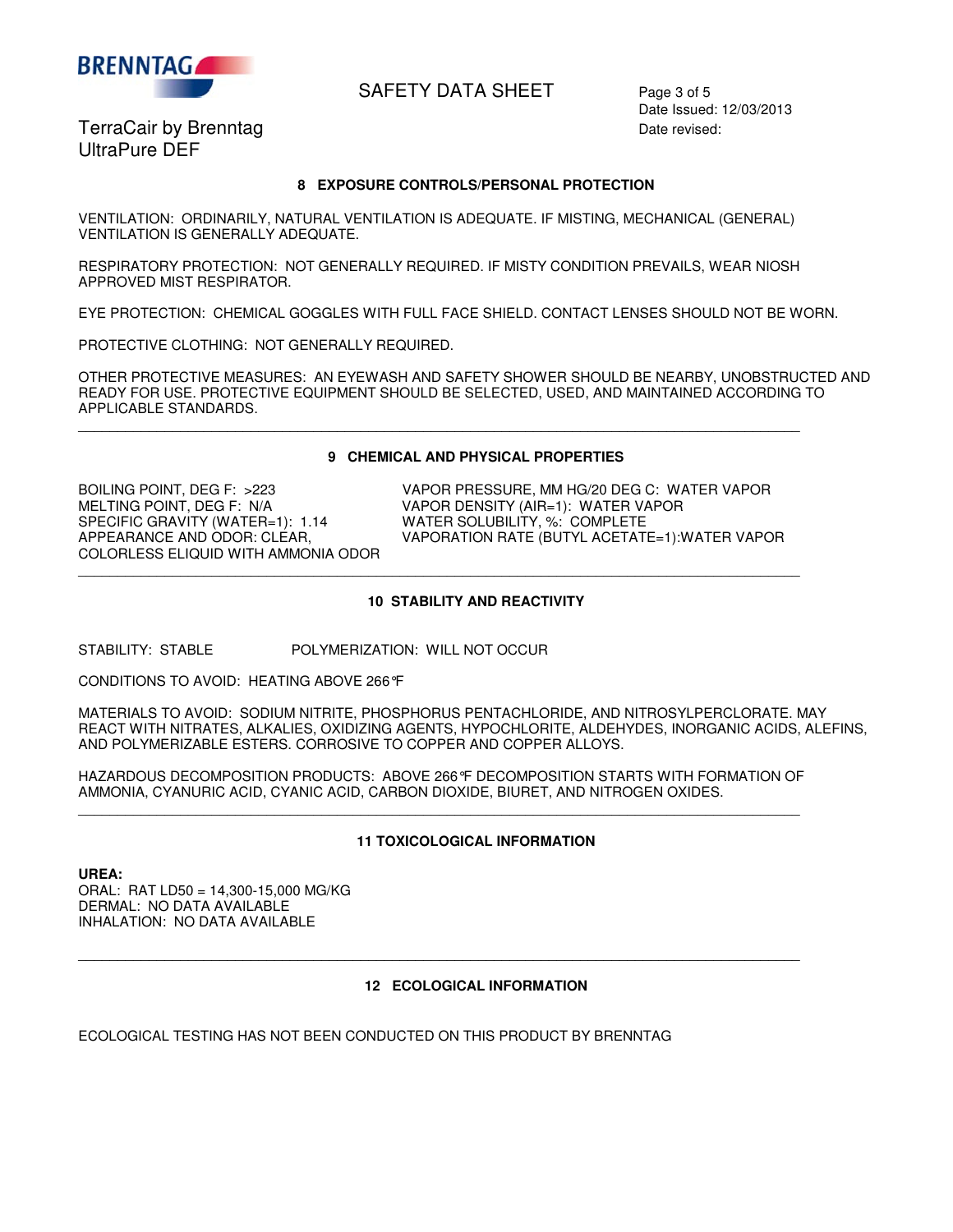

## SAFETY DATA SHEET Page 4 of 5

TerraCair by Brenntag **Date revised:** Date revised: UltraPure DEF

Date Issued: 12/03/2013

#### **13 DISPOSAL INFORMATION**

DISPOSAL METHODS: DISPOSE OF CONTAMINATED PRODUCT AND MATERIALS USED IN CLEANING UP SPILLS OR LEAKS IN A MANNER APPROVED FOR THIS MATERIAL. CONSULT APPROPRIATE FEDERAL, STATE, AND LOCAL REGULATORY AGENCIES TO ASCERTAIN PROPER DISPOSAL PROCEDURES.

NOTE: EMPTY CONTAINERS CAN HAVE RESIDUES, GASES, AND MISTS AND ARE SUBJECT TO PROPER WASTE DISPOSAL AS ABOVE.

 $\overline{\phantom{a}}$  , and the contribution of the contribution of the contribution of the contribution of the contribution of the contribution of the contribution of the contribution of the contribution of the contribution of the

 $\overline{\phantom{a}}$  , and the contribution of the contribution of the contribution of the contribution of the contribution of the contribution of the contribution of the contribution of the contribution of the contribution of the

#### **14 TRANSPORTATION INFORMATION**

NOT REGULATED BY DOT

**15 REGULATORY INFORMATION** 

| SECTION 313 SUPPLIER NOTIFICATION                                   |
|---------------------------------------------------------------------|
|                                                                     |
| THIS PRODUCT CONTAINS THE FOLLOWING TOXIC CHEMICALS SUBJECT TO THE  |
| REPORTING REQUIREMENTS OF SECTION 313 OF THE EMERGENCY PLANNING AND |
| COMMUNITY RIGHT-TO-KNOW ACT OF 1986 AND OF 40 CFR 372:              |
|                                                                     |

CAS # CHEMICAL NAME PERCENT BY WEIGHT

NONE

## **"US TOXIC SUBSTANCE CONTROL ACT (TSCA) – ALL INGREDIENTS LISTED"**